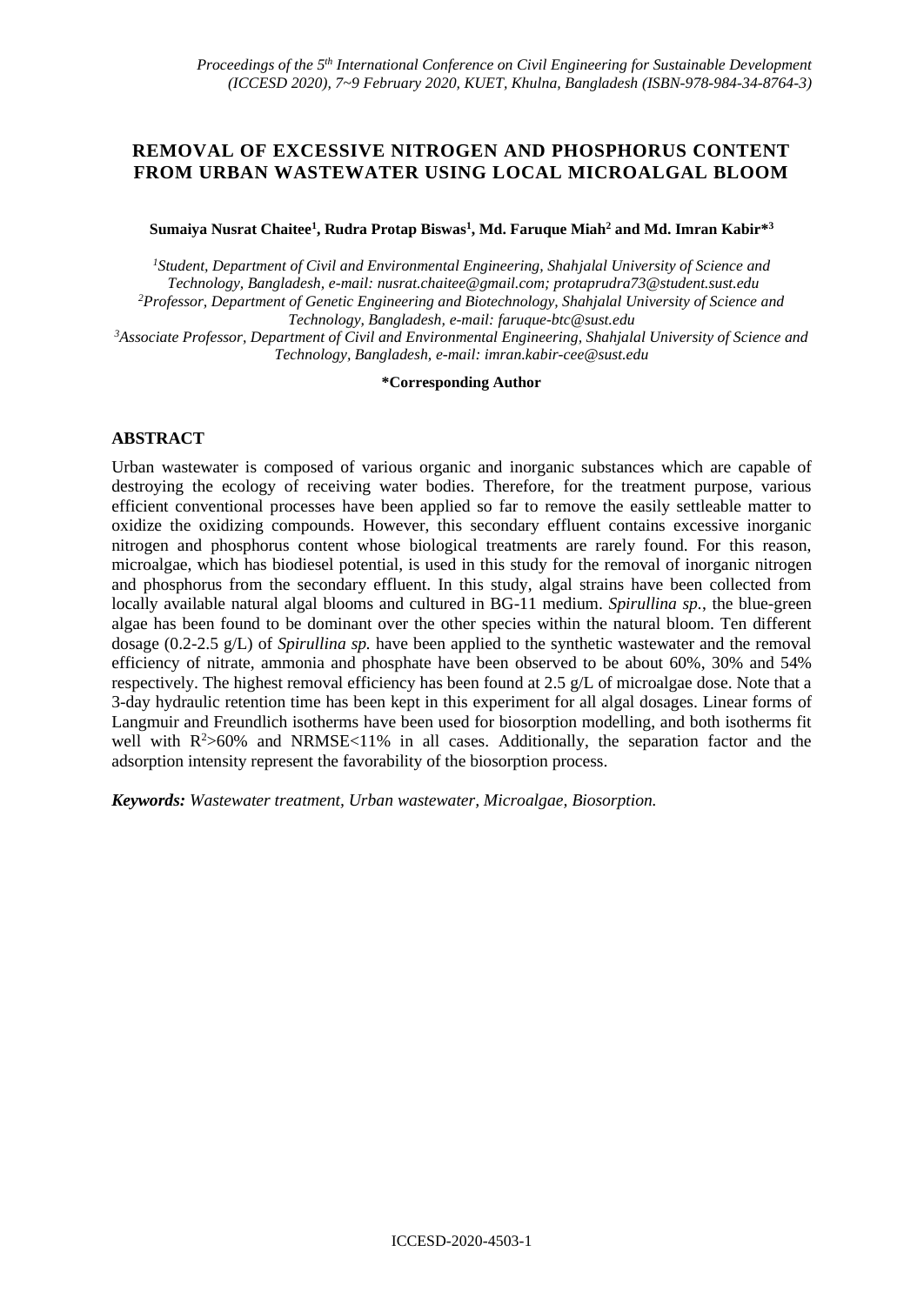*5 th International Conference on Civil Engineering for Sustainable Development (ICCESD 2020), Bangladesh*

# **1. INTRODUCTION**

Water is a fundamental necessity for life. Every metabolism inside a body depend on water. However, only 2.66% of the total water resource is freshwater. For this reason, the conservation of freshwater sources has become a priority throughout the world. The qualitative and quantitative threats to water resources have imposed due to man-made pollution. The urban municipal wastewater generally originated from domestic and community uses. An urban city having a population of 5,00,000 and water consumption of 0.2 td<sup>-1</sup>capita<sup>-1</sup>, produces 85,000 td<sup>-1</sup> of wastewater approximately (Cai, Park, & Li, 2013). The inorganic component of municipal wastewater contributes greatly to the accumulation of nitrogen and phosphorus in receiving water bodies. The source of nitrogen and phosphorus in municipal wastewater is various household activities (Abdel-Raouf, Al-Homaidan, & Ibraheem, 2012). About 30-50% of the phosphorus originated from human wastes such as feces, urine and waste food. The remaining phosphorus content (about 50-70%) comes from Detergents which are used for laundering of clothes (Barth, Smith, Brunner, & Farrell, 1976). More often these pollutants initiate into the environment without proper treatment (Mouchet, 1986).These anthropogenic activities affect the aquatic ecosystem severely (Mennaa, Arbib, & Perales, 2015). Eutrophication is a common phenomenon causes due to an excess amount of nitrogen and phosphorus. It means a dense population of algae on the water surface (Hutchinson, 1973). Due to eutrophication, the growth of algae and higher forms of plants are accelerated. As a result of eutrophication, oxygen depletion and toxic effect occurs in the receiving water body along with several adverse ecological impacts and decreased lifespan of acquatic organisms (Henze, Harremoes, la Cour Jansen, & Arvin, 2001). The water quality degrades gradually (Commission, 2002). The area of surface water polluted with algal bloom is not suitable for uses such as drinking, irrigation, industry, recreation, or fishing (Carpenter et al., 1998). The toxic effect may enter into the food chain and causes various kind of diseases to human.

Aside from imbalance the aquatic ecosystem, humans and animals who depend on the water of receiving water bodies are facing a greater threat to their health. Exposure to excess amount of Nitrate may cause gastric cancer, impose threats to newborn child and pregnant ladies, and changes the composition of hemoglobin which is responsible for methaemoglobinemia or blue baby syndrome in infant (Ghafari, Hasan, & Aroua, 2008; Mayo & Hanai, 2014). Due to blue baby syndrome, respiratory problems, digestive problems like diarrhea, vomiting, and in extreme cases even death in young children may occur. Nitrate also have carcinogenic, teratogenic and mutagenic properties (Abel, 2014). Ammonia and Phosphorus don not have any direct effect on human or animals. The necessity of removing them from municipal wastewater is protecting the food chain (Klaassen & Amdur, 2013).

Therefore, the necessity of wastewater recycling and energy recovery have arisen for potable water, energy, and food. (de la Noue & de Pauw, 1988). However, it is very difficult to find a solution for the treatment and safe discharge of wastewater. Since the solution involves integrated processes, the technical, economic and financial issues must be considered. Activate sludge process is a very popular conventional method for wastewater treatment. This process shows a higher removal of biodegradable material by using bacteria in primary and secondary treatments of effluent. This apparently clean secondary treated effluent contains a large number of inorganic compounds, like nitrogen and phosphorus. he disposal of large volume of sludge is also troublesome and may lead to secondary pollution (Olguín, 2012). The total cost of wastewater treatment increases for each additional step (Oswald, 1988). For removing nitrates, ammonia and phosphate from wastewater completely, a tertiary treatment process costs four times more than primary treatment process (de la Noue & de Pauw, 1988). Lastly, the conventional treatment processes lead to incomplete utilization of natural resources (Guterstam & Todd, 1990; Phang, 1990).

On the other hand, the capacity of microalgae for inorganic nutrient uptake is very high (Blier, Laliberte, & De la Noüe, 1995; Talbot & De la Noüe, 1993). Therefore, as a potential alternative, wastewater treatment by using microalgae has been proposed as a tertiary treatment process (Olguín, 2003; Sturm & Lamer, 2011). Biological removal of nutrients by means of microalgae offers several advantages over tertiary chemical and physicochemical treatments (De la Noüe & Basseres, 1989; Proulx & De la Noue, 1988). Algal treatment is favorable because of photosynthesis characteristics of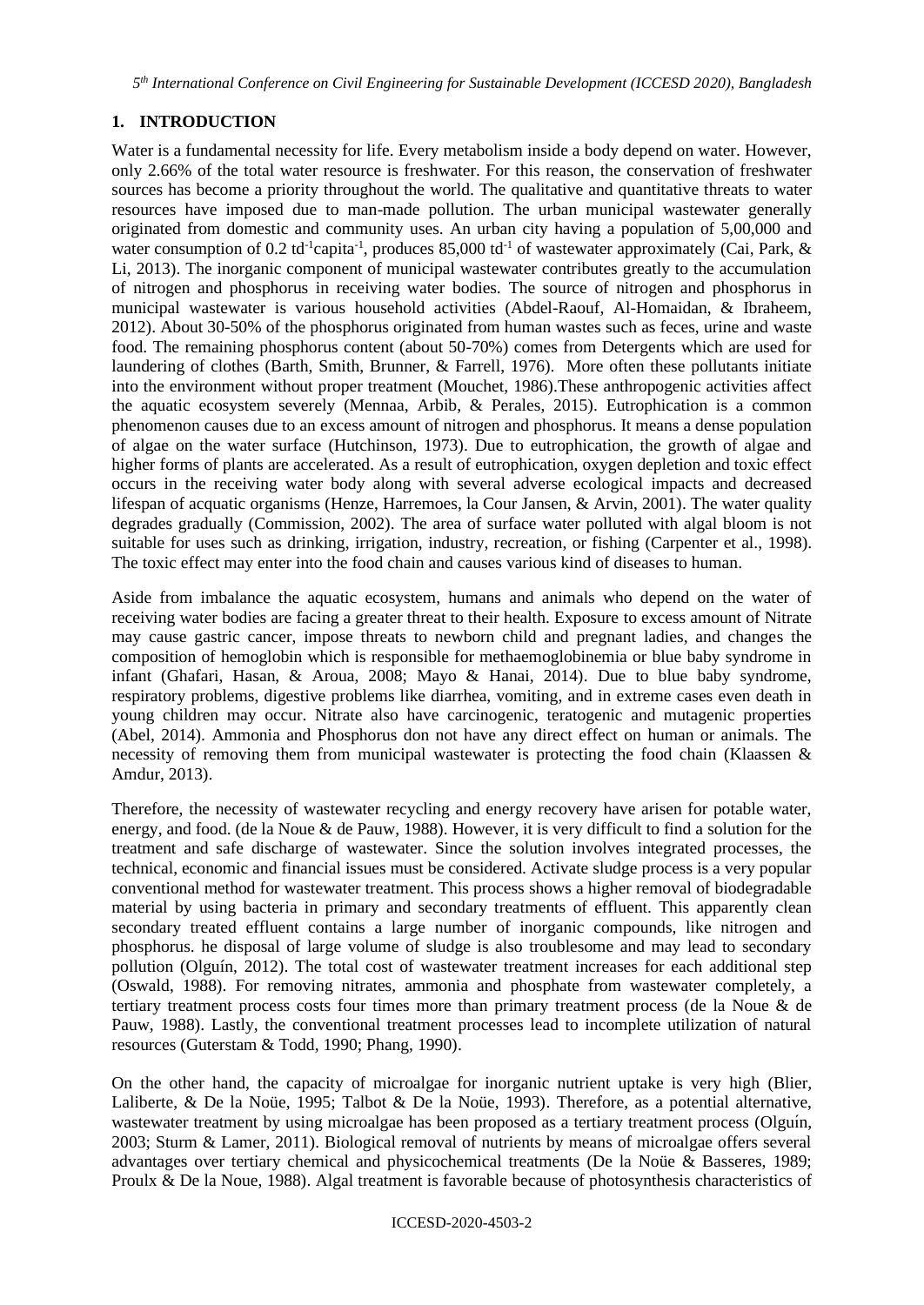algae. During photosynthesis solar energy converts into useful biomasses by combining nutrients such as nitrogen and phosphorus and carbon-di-oxide from the environment (Cai et al., 2013; de la Noue & de Pauw, 1988; Martínez, Sánchez, Jiménez, El Yousfi, & Muñoz, 2000; Tam & Wong, 1995). It is cost effective and environment-friendly method (Pittman, Dean, & Osundeko, 2011; Tang, Vincent, Proulx, Lessard, & De La Noüe, 1997). Microalgae also produce oxygen during photosynthesis process and also have a disinfection effect due to elevated pH (Mara & Pearson, 1986; Martı́nez et al., 2000). The main challenges for this technology lie in the wastewater composition, microalgae species and the final utilization of biomass yield (Jais, Mohamed, Al-Gheethi, & Hashim, 2017). The harvested microalgae can be used for the production of biofuel, fertilizers, various high-value products like Pharmaceuticals and genetically engineered products (Javanmardian & Palsson, 1991; Mallick, 2002; Mennaa et al., 2015). These include antibacterial, antiviral, antitumor/ anticancer, antihistamine and many other biologically valuable products (Haroun, Sharaf, & Ibrahee, 1995; Ibraheem, 1995). Blue-green algae are a prominent form of microalgae within the natural bloom in freshwater (Cai et al., 2013; Kotak et al., 1993; Smith, 1998). They are also potential for the removal of inorganic nutrients from wastewater (Sawayama, Rao, & Hall, 1998). It is also well established that blue-green algae are capable of reducing nitrate, ammonia and phosphate (Garbisu, Hall, & Serra, 1993; Romero, Coronil, Lara, & Guerrero, 1987).

Nutrients from wastewater generally uptake by algae for their cellular growth. For the growth of organisms, nitrogen is considered as a critical nutrient. Within a cell of any organism, organic nitrogen is found in the form of biological substances. They are- peptides, proteins, enzymes, chlorophylls, energy transfer molecules (ADP, ATP), and genetic materials (RNA, DNA) (Barsanti & Gualtieri, 2014). Microalgae convert inorganic nitrogen into organic nitrogen by the assimilation process. Eukaryotic algae perform the assimilation process by using nitrate, nitrite and ammonium which are the forms of inorganic nitrogen (Cai et al., 2013). Inorganic phosphorus is also very important for microalgae growth and metabolism. It is found in nucleic acids, lipids, proteins, and the intermediates of carbohydrate metabolism. Phosphorus also helps to generation of ATP from adenosine diphosphate (ADP), accompanied by a form of energy input (Martinez, Jimenez, & El Yousfi, 1999).

The efficiency of microalgae for removing nitrogen and phosphorus content from municipal wastewater has been shown in many studies. *Chlorella vulgaris* has an efficiency of removing 86% of inorganic nitrogen and 78% of inorganic phosphorus (Lau, Tam, & Wong, 1997). The study shows 86% and 70% removal of inorganic nitrogen and phosphorus respectively by *Chlorella vulgaris* too (Lau, Tam, & Wong, 1996). For *Natural bloom,* the efficiency is more than 87% and 80% for removing nitrogen and phosphorus respectively (Mennaa et al., 2015). About 97.8% of phosphorus is removed from domestic sewage by algae (Colak & Kaya, 1988). *Spirulina maxima* show the removal of 87% nitrogen and 60% phosphorus at HRT of 4 days (Kosaric, Nguyen, & Bergougnou, 1974). Promising nutrient removal by *Spirulina plantensis* also confirmed (Lodi, Binaghi, Solisio, Converti, & Del Borghi, 2003).

#### **1.1. Knowledge Gap**

The theory of wastewater treatment with microalgae has established around 50 years ago. Since then several studies have conducted by using laboratory cultured single microalgae species. A single microalgae strain collected from any laboratory having a controlled atmosphere needs high maintenance. The removal efficiency also decreases due to seasonal temperature variation. However, a complete study using algae only from the local source does not conduct yet. To fill in this gap, the wastewater has been treated in this study with locally available microalgae.

#### **2. METHODOLOGY**

#### **Natural-bloom Culture:**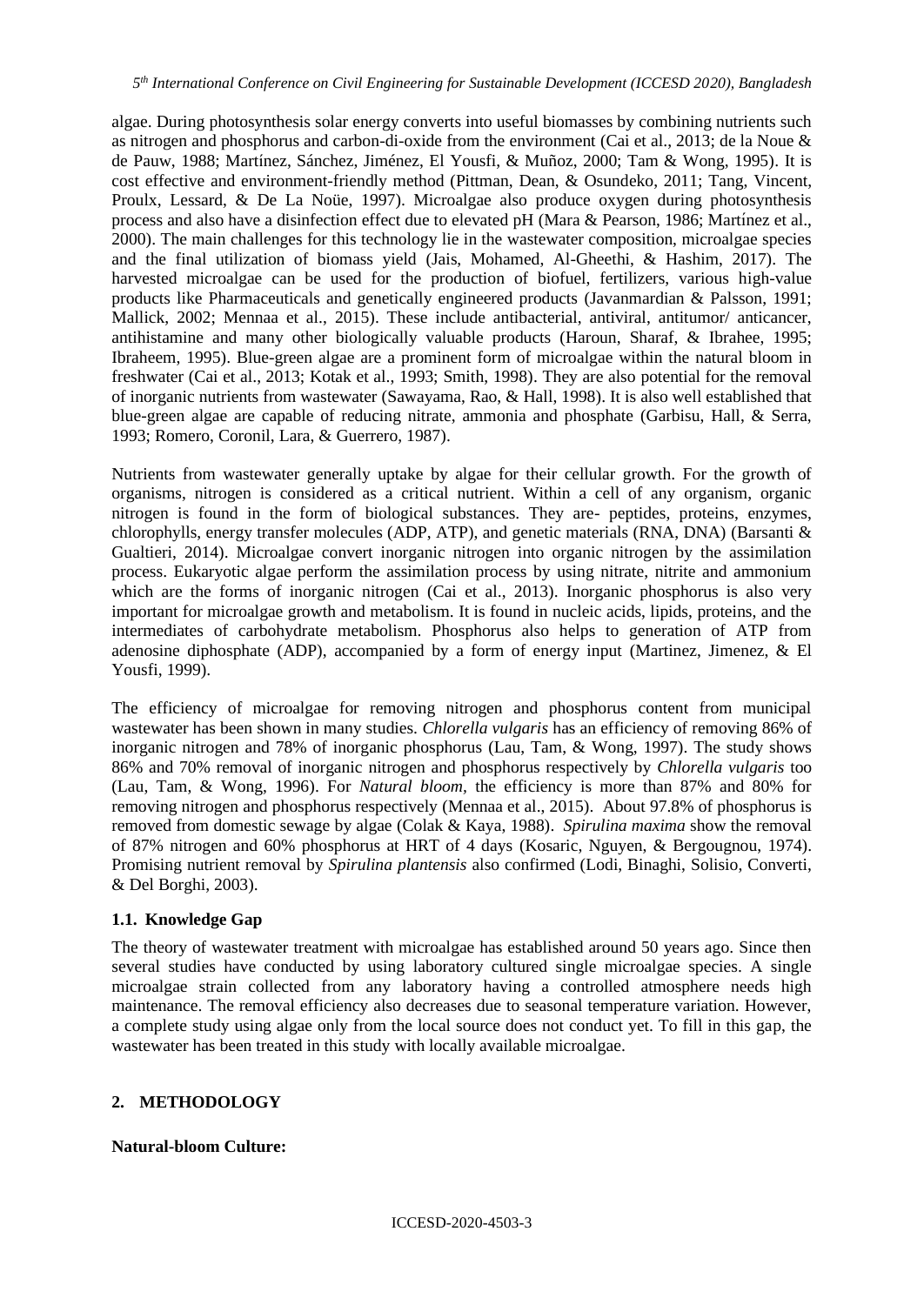Microalgae sample for this study was collected from the natural bloom in pond by the side of university avenue, Shahjalal University of Science and Technology, Sylhet. The collected sample was primarily stored in filtered pond water in a 0.5 L plastic bottle. Naturally grown microalgae may arise sporadically as water blooms in ponds. Generally, a large number of these natural blooms are consist of unicellular blue-green algae (Geitler, 1932). For this reason, the BG-11 cultural medium has been selected to ensure the growth of microalgae. Medium BG-11 is neutral after sterilization. It supports the growth of the algal population in the air (Stanier, Kunisawa, Mandel, & Cohen-Bazire, 1971). The pH of the BG-11 culture medium maintained 7.1 by using 1M NaOH. After adjusting the pH, the solution was autoclaved at 121°C for 15 min. The medium was cooled before adding the collected microalgae sample. The collected microalgae were separated from pond water by filtration. Then the filtrate was added to a sterilized BG-11 medium in three 1L beakers. Continuous air supply had maintained by using air pump. A 16:8 hr light:dark cycle was maintaind throughout the culture condition. pH had measured once a day and maintained as 7.1.

#### **2.3 Growth Rate Measurement**

A 10 mL sample from each batch has been collected daily at mid day. Spectrophotometric analyses of the collected samples are done by using a UV spectrophotometer. Optical density has been measured from the absorbance of 680 nm wavelength. The optical density indicates the density of microalgae. Using the optical density  $(OD_{680})$  the growth rate of microalgae is calculated by using the following exponential formula:

Growth rate, GR (per day) = 
$$
\frac{\ln o_{t} - \ln o_{0}}{t}
$$
 (1)

where,  $OD_0$  represents the optical density at initial day and  $OD_t$  represents optical density measured at day t (L. Wang et al., 2010). After attaining a satisfactory growth rate after 18 days, the mass culture of microalgae has been started. For mass culture, the microalgae were moved from 1L beaker to a large tank. The dimension of the tank is 60 cm  $\times$  20 cm. A total 10L BG-11 medium is used for mass culture.

## **2.4 Synthetic Wastewater Composition**

Synthetic wastewater is a chemically derived wastewater. The chemical content of the synthetic wastewater used in this study had chosen to compare the nutrient content of wastewater within Sylhet city and from the literature review. Seven random points had chosen for the collection of wastewater samples. The selection of collecting points was based on: upstream and downstream of canals, location of residential areas and reconnaissance survey. The measured nutrient content of Sylhet city wastewater was compared with the values obtained from the literature review (Table 1). The highest values of nitrate, ammonia and phosphate were selected for chemical content of synthetic wastewater. For the chemical composition of synthetic wastewater, the highest nutrient content was selected from Table 1. The concentration of the nutrients in synthetic wastewater were set as 17mg/L, 100 mg/L and 212 mg/L respectively.

| <b>Nutrient</b> |      |     | Samples from Sylhet City [mg/L] | <b>Concentration in sysnthetic</b> |     |      |      |                   |
|-----------------|------|-----|---------------------------------|------------------------------------|-----|------|------|-------------------|
|                 |      |     |                                 |                                    |     |      |      | wastewater [mg/L] |
| Nitrate         | 3.4  | 2.8 | 4.3                             |                                    |     | 0.4  |      | 1 7a              |
| Ammonia         | 21.0 | 4.5 | 9.6                             | 22.0                               |     | 20.1 | 16.3 | 100 <sup>b</sup>  |
| Phosphate       |      | ⌒   | 4.5                             |                                    | 0.9 | 5.4  |      | 212b              |

Table 1: Nutrient Content of Wastewater.

 $^{a}$ (Cho, Luong, Lee, Oh, & Lee, 2011), <sup>b</sup>(Zhou et al., 2012)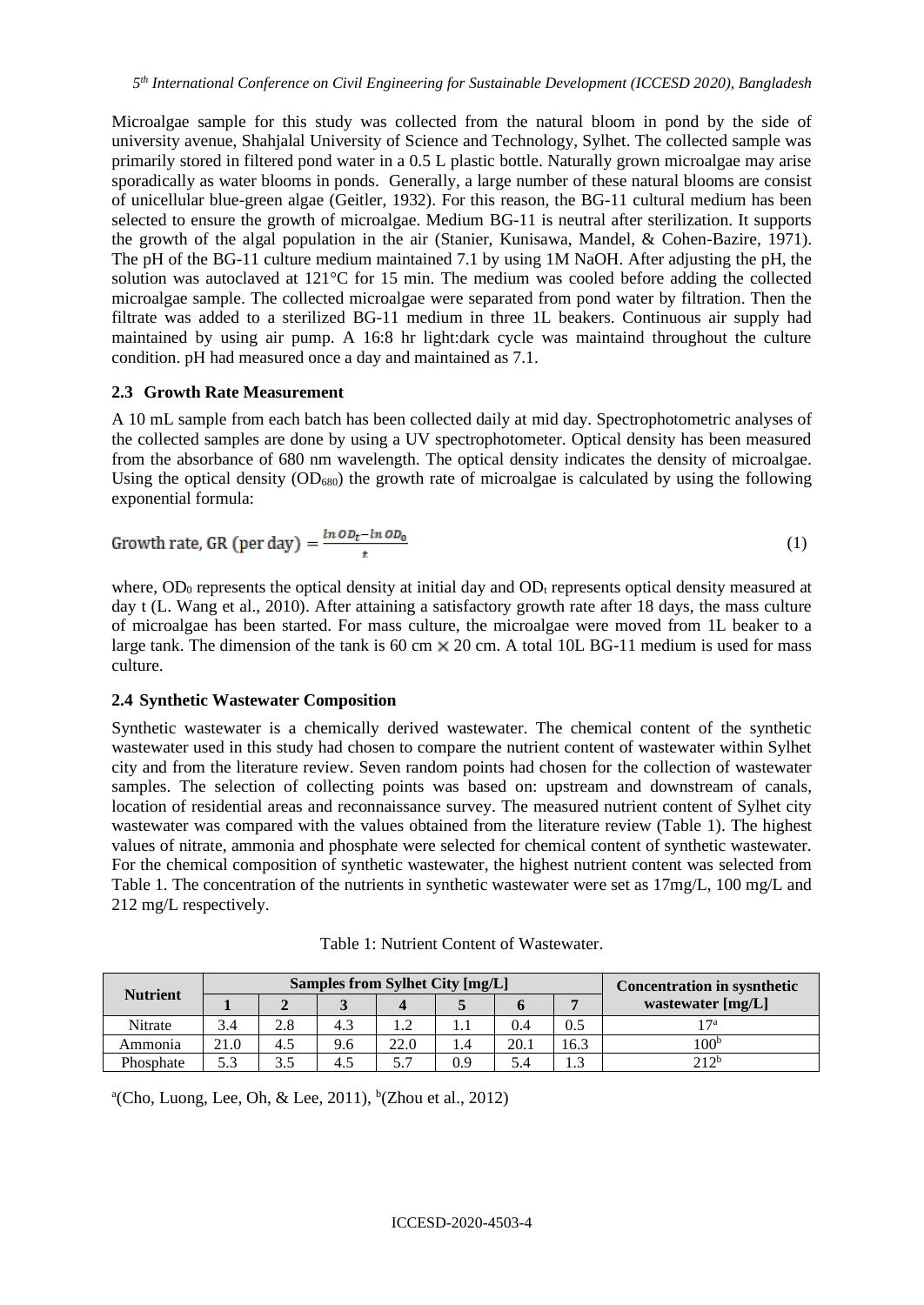## **3. Experimental Setup**

The experiments with synthetic wastewater were done on a laboratory scale. For each dose, three 1L solutions of synthetic wastewater were made. The hydraulic retention time (HRT) for all doses remained constant and it was 3 days. As a light source, two 23W fluorescent lights were used (Figure 1(a)). The fluorescent lights had provided 3600 lumens light intensity continuously for the photosynthesis process. To provide turbulence within the wastewater sample, magnetic stirrer at 350 rpm was used (Figure 1(b)).



Figure 1: Panel (a) represents the schematic diagram of mass culture of microalgae using 60 cm $\times$ 20 cm tank and Panel (b) represents the experimental setup of synthetic wastewater treatment

#### **4. Biosorption Modelling**

Nutrient removal by microalgae is a biosorption process. Biosorption is a physicochemical and metabolically-independent process. The significance of biosorption processes in the environment and conventional biotreatment processes is irrefutable. The aim of biosorption modeling is experimental data analyses, understanding process mechanisms, prediction of operational condition changes and optimizing processes (Fomina & Gadd, 2014). For comparison among different types of biosorbents and their capacities of pollutant uptake, the biosorption process can be expressed as an equilibrium isotherm curve (Vijayaraghavan & Yun, 2008). For simple single component models, Langmuir and Freundlich's versions are used widely (Gadd, 2009; Pagnanelli, Esposito, & Vegliò, 2002). In the Langmuir isotherm model, monolayer adsorbate adsorption is occurred at or before a relative pressure of unity is reached (Liu, Luo, Ding, & Luo, 2019). No further sorption can take place when the layer is filled. This causes the surface to be saturated where the maximum adsorption is achieved (Boparai, Joseph, & O'Carroll, 2011). The Freundlich equilibrium isotherm is an empirical exponential equation. It assumes that due to the increase of Adsorbate concentration, the concentration of Adsorbate on the adsorbent surface also increases (Hamdaoui & Naffrechoux, 2007; Liu et al., 2019). Freundlich isotherm describes the surface heterogeneity. The exponential distribution of active sites and their energies are also expressed by Freundlich equilibrium isotherm model (Ayawei, Ekubo, Wankasi, & Dikio, 2015; C. Wang, Hu, Chen, & Wu, 2005). For biosorption modelling, Langmuir (Langmuir, 1916) and Freundlich (Freundlich, 1906) isotherm models were used in this study.

## **5. RESULT AND DISCUSSION**

## **Growth rate and nutrient removal by** *Spirulina sp.*

The microalgae species had been identified from microscopic photograph after two months of culture. The dominant algae found in the culture was *Spirulina sp.* The growth rate of microalgae was measured in terms of  $OD_{680}$ . From the growth rate curve, the behavior of microalgae in cultural medium can be stated (Figure 2(a)). No lag phase was observed throughout the curve which indicated the well adaptation of microalgae in cultural medium. An exponential growth phase had observed after 8 days of culture. The exponential growth phase was remain for 1 day, and thereafter a comparatively stationary growth phase had achieved.

Removal of nitrate, ammonia and phosphate from municipal wastewater is a vital issue for saving the natural water source from pollution. This study was conducted in an aim of reducing maximum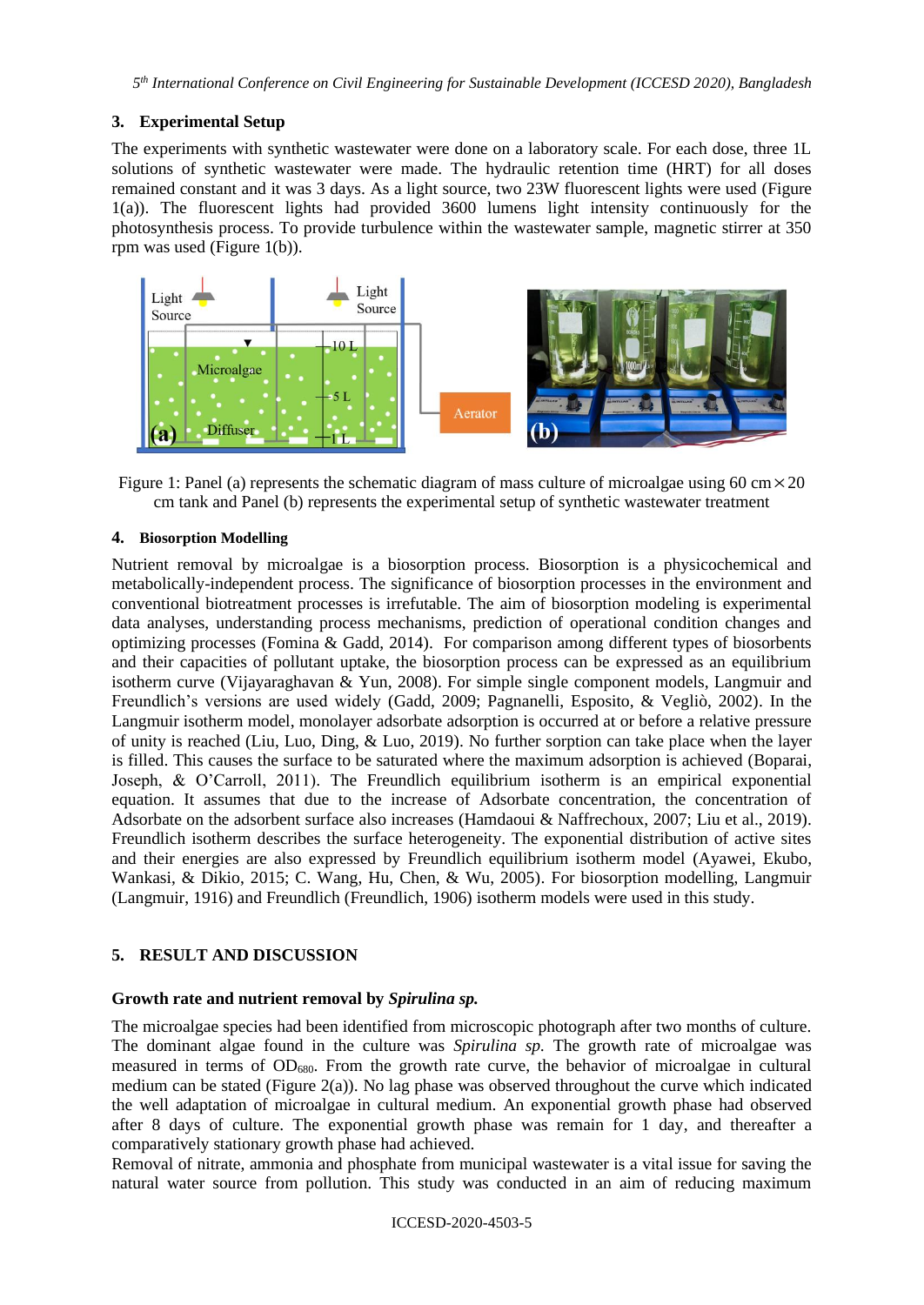amount of nutrient enrichments within 3 days of HRT. Figure 2(b) shows that the maximum reduction in nitrate, ammonia and phosphate was about 66%, 30% and 54% respectively when the algal dose was 2.5 g/L.



Figure 2: Growth Rate of *Spirulina sp.* and its efficiency to remove nutrients from wastewater

#### **Calibration results**

Langmuir isotherm model expresses the monolayer adsorption on adsorbent. The essential characteristics of the model is expressed by the dimensionless constant  $R<sub>L</sub>$ . For all three nutrients, the values of  $R_L$  are within the range  $0 < R_L < 1$  (Table 2). Therefore, the biosorption of the nutrients can be considered as favorable and the values of  $\mathbb{R}^2$  and NRMSE also represents the data are well fitted in the model (see Figure 3(a-b)).



Figure 3: Graphical representation of Langmuir and Freundlich Isotherm Models. Panel (a) and (b) represents Langmuir model, where Panel (a) includes all three nutrients and Panel (b) represents the magnified section of Panel (a). Panel (c) represents Freundlich model.

Freundlich isotherm model supports the surface heterogeneity. The parameters  $K_F$  and  $1/n$  from this model express the adsorption capacity (L/mg) and adsorption intensity respectively. Figure 3(c) shows the values of  $\mathbb{R}^2$  and NRMSE are around 60-80% and 3-10% respectively which represents the sound goodness of fit of the modelled data. The values of 1/n for all nutrients are seen to be greater than unity (Table 2), which symbolizes the increment of absorption coefficient with the increment of solution concentration. As a result, hydrophobic surface characteristics increase after monolayer. Again, the value of 1/n within the range of 1-10 expresses the favorability of the biosorption for all components.

Table 2: Calibrated values of both Langmuir and Freundlich model parameters.

| <b>Parameters</b> | 1/Q <sub>m</sub> | $K_{L}$ | $R_{L}$ | $log K_F$ | 1/n  |
|-------------------|------------------|---------|---------|-----------|------|
| Nitrate           | 0.036            | 0.033   | 0.64    | $-0.71$   | 1.61 |
| Ammonia           | 0.006            | 0.001   | 0.89    | $-1.73$   | 1.53 |
| Phosphate         | 0.004            | 0.003   | 0.79    | $-0.24$   |      |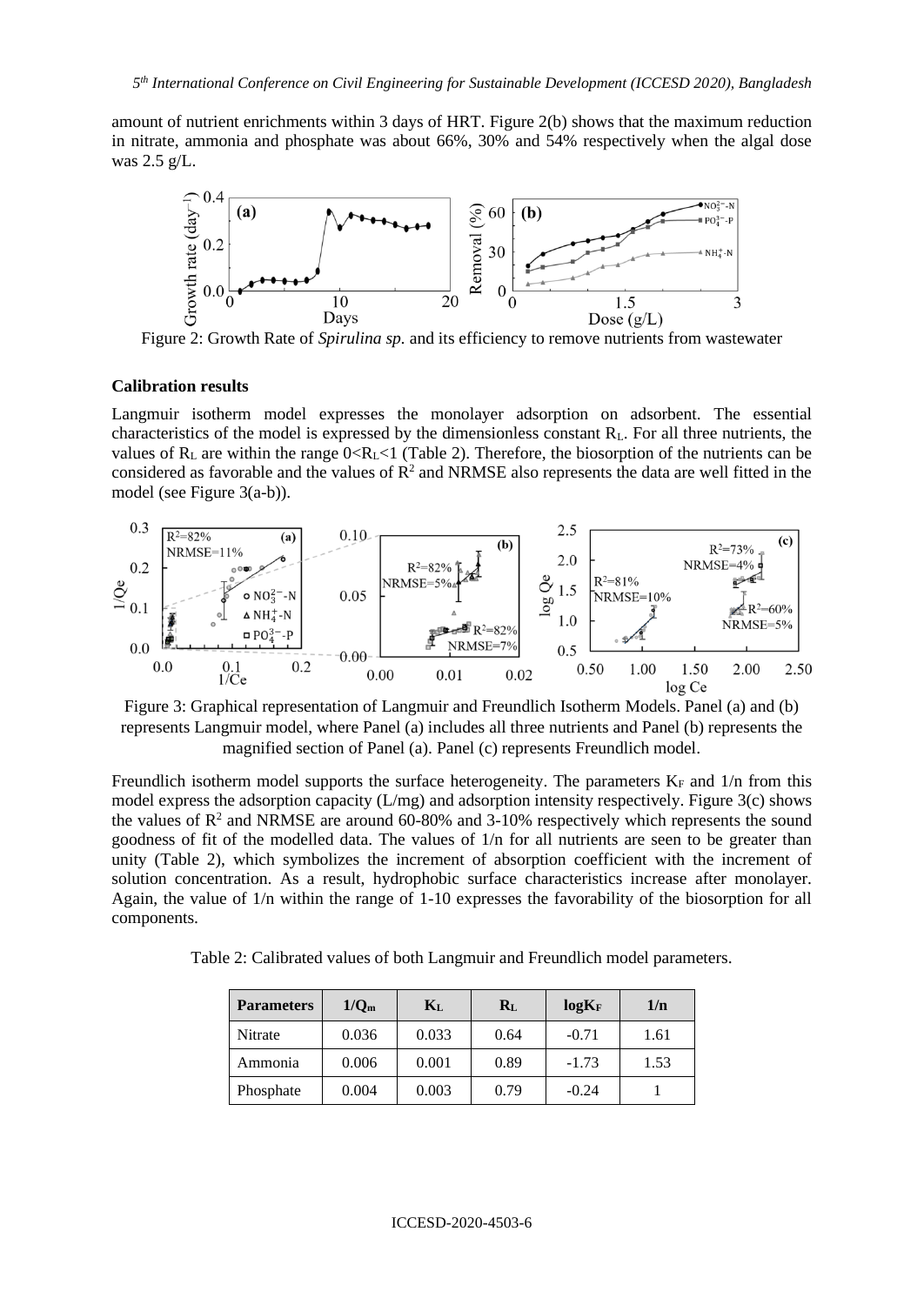*5 th International Conference on Civil Engineering for Sustainable Development (ICCESD 2020), Bangladesh*

## **6. CONCLUSION**

Municipal wastewater possess a huge amount of nutrient load. Untreated nutrient content pollute the receiving water bodies and causes eutrophication which is harmful for human, animals and aquatic ecosystem. To solve the situation, this study has been conducted to find out the efficiency of microalgae in case of nutrient removal. The compatibility of natural bloom culture in BG-11 media also showed here. Among the species of natural bloom, Spirulina sp. has become dominant. Though Spirullina sp. is a Prokaryotic cell, it is able to do the photosynthesis process just like the Eukaryotic microalgae. However, the debate of cyanobacteria being Prokaryotic or Eukaryotic is still exiting.

In this study, Spirullina sp., a blue-green algae is used for treatment purpose. This blue-green algae has shown a promising removal efficiency of nitrate, ammonia and phosphate. However, around 30%, 70% and 40% of nitrate, ammonia and phosphate respectively could not be removed by Spirullina sp. These results has been obtained for 3-day HRT and 2.5 g/L algal dose. The feasibility of this biosorption treatment has confirmed by the Langmuir and Freundlich isotherm models. In both cases, the separation factor and the adsorption intensity have been found to below unity. Therefore, not only the favorable adsorption of nitrate, ammonia and phosphate has established but also well goodness of fit of both models have established by blue-green algae Spirulina sp.

## **ACKNOWLEDGEMENTS**

We, gratefully, acknowledge, Mohammad Amzad Hossain, Assistant Professor, Dept. of Fish Biology and Genetics, Sylhet Agriculture University, Sylhet for helping to determine microalgae species.

## **REFERENCES**

- Abdel-Raouf, N., Al-Homaidan, A., & Ibraheem, I. (2012). Microalgae and wastewater treatment. Saudi journal of biological sciences, 19(3), 257-275.
- Abel, P. D. (2014). Water pollution biology: CRC Press.
- Ayawei, N., Ekubo, A., Wankasi, D., & Dikio, E. (2015). Adsorption of congo red by Ni/Al-CO3: equilibrium, thermodynamic and kinetic studies. Oriental Journal of Chemistry, 31(3), 1307-1318.
- Barsanti, L., & Gualtieri, P. (2014). Algae: anatomy, biochemistry, and biotechnology: CRC press.
- Barth, E., Smith, J., Brunner, C., & Farrell, J. (1976). Process design manual for phosphorus removal. US Environ. Protection Agency Report EPA, 625, 1-76.
- Blier, R., Laliberte, G., & De la Noüe, J. (1995). Tertiary treatment of cheese factory anaerobic effluent with Phormidium bohneri and Micractinum pusillum. Bioresource Technology, 52(2), 151-155.
- Boparai, H. K., Joseph, M., & O'Carroll, D. M. (2011). Kinetics and thermodynamics of cadmium ion removal by adsorption onto nano zerovalent iron particles. Journal of Hazardous Materials, 186(1), 458-465. doi[:https://doi.org/10.1016/j.jhazmat.2010.11.029](https://doi.org/10.1016/j.jhazmat.2010.11.029)
- Cai, T., Park, S. Y., & Li, Y. (2013). Nutrient recovery from wastewater streams by microalgae: status and prospects. Renewable and Sustainable Energy Reviews, 19, 360-369.
- Carpenter, S. R., Caraco, N. F., Correll, D. L., Howarth, R. W., Sharpley, A. N., & Smith, V. H. (1998). Nonpoint pollution of surface waters with phosphorus and nitrogen. Ecological applications, 8(3), 559-568.
- Cho, S., Luong, T. T., Lee, D., Oh, Y.-K., & Lee, T. (2011). Reuse of effluent water from a municipal wastewater treatment plant in microalgae cultivation for biofuel production. Bioresource Technology, 102(18), 8639-8645. doi[:https://doi.org/10.1016/j.biortech.2011.03.037](https://doi.org/10.1016/j.biortech.2011.03.037)
- Colak, O., & Kaya, Z. (1988). A study on the possibilities of biological wastewater treatment using algae. Doga Biyoloji Serisi, 12, 18-29.
- Commission, E. (2002). Commission Decision 2002/657/EC of 12 August 2002 implementing Council Directive 96/23/EC concerning the performance of analytical methods and the interpretation of results. Off J Eur Comm, 221, 8-36.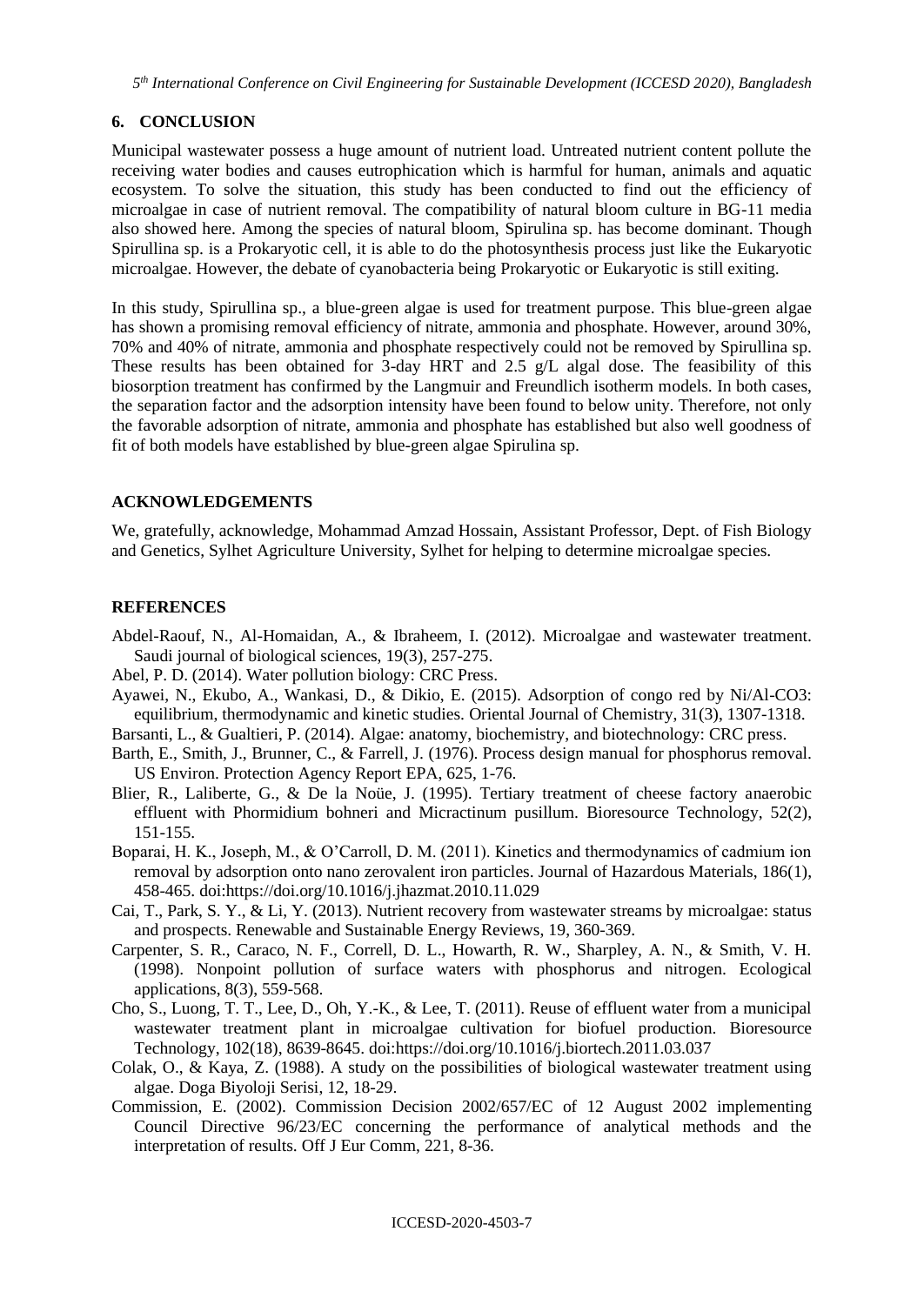- De la Noüe, J., & Basseres, A. (1989). Biotreatment of anaerobically digested swine manure with microalgae. Biological wastes, 29(1), 17-31.
- de la Noue, J., & de Pauw, N. (1988). The potential of microalgal biotechnology: A review of production and uses of microalgae. Biotechnology Advances, 6(4), 725-770. doi[:https://doi.org/10.1016/0734-9750\(88\)91921-0](https://doi.org/10.1016/0734-9750(88)91921-0)
- Fomina, M., & Gadd, G. M. (2014). Biosorption: current perspectives on concept, definition and application. Bioresource Technology, 160, 3-14.
- Freundlich, H. (1906). Over the adsorption in solution. J. Phys. Chem, 57(385471), 1100-1107.
- Gadd, G. M. (2009). Biosorption: critical review of scientific rationale, environmental importance and significance for pollution treatment. Journal of Chemical Technology & Biotechnology: International Research in Process, Environmental & Clean Technology, 84(1), 13-28.
- Garbisu, C., Hall, D. O., & Serra, J. L. (1993). Removal of phosphate by foam‐immobilized Phormidium laminosum in batch and continuous‐flow bioreactors. Journal of Chemical Technology & Biotechnology, 57(2), 181-189.
- Geitler, L. (1932). Cyanophyceae. Kryptogramenflora von Deutschland, Osterreich und der Schweiz, 14, 130-148.
- Ghafari, S., Hasan, M., & Aroua, M. K. (2008). Bio-electrochemical removal of nitrate from water and wastewater—a review. Bioresource Technology, 99(10), 3965-3974.
- Guterstam, B., & Todd, J. (1990). Ecological engineering for wastewater treatment and its application in New England and Sweden. Ambio, 19(3), 173-175.
- Hamdaoui, O., & Naffrechoux, E. (2007). Modeling of adsorption isotherms of phenol and chlorophenols onto granular activated carbon: Part I. Two-parameter models and equations allowing determination of thermodynamic parameters. Journal of Hazardous Materials, 147(1), 381-394. doi[:https://doi.org/10.1016/j.jhazmat.2007.01.021](https://doi.org/10.1016/j.jhazmat.2007.01.021)
- Haroun, B., Sharaf, A., & Ibrahee, I. (1995). Evaluation of natural products in some common Egyptian marine algae. J. Union, Arab. Biol., 2 (B), 137–153. Paper presented at the 2nd International Conference.
- Henze, M., Harremoes, P., la Cour Jansen, J., & Arvin, E. (2001). Wastewater treatment: biological and chemical processes: Springer Science & Business Media.
- Hutchinson, G. E. (1973). Marginalia: Eutrophication: The scientific background of a contemporary practical problem. American scientist, 61(3), 269-279.
- Ibraheem, I. (1995). Phytochemical studies on some common algae of El-Sukhna and Abu-Qir Gulf. M. Sc. Thesis, Al-Azhar Univ., Fac. of Sci. Cairo, Egypt,
- Jais, N. M., Mohamed, R. M. S. R., Al-Gheethi, A. A., & Hashim, M. K. A. (2017). The dual roles of phycoremediation of wet market wastewater for nutrients and heavy metals removal and microalgae biomass production. Clean Technologies and Environmental Policy, 19(1), 37-52. doi:10.1007/s10098-016-1235-7
- Javanmardian, M., & Palsson, B. O. (1991). High‐density photoautotrophic algal cultures: Design, construction, and operation of a novel photobioreactor system. Biotechnology and Bioengineering, 38(10), 1182-1189.
- Klaassen, C. D., & Amdur, M. O. (2013). Casarett and Doull's toxicology: the basic science of poisons (Vol. 1236): McGraw-Hill New York.
- Kosaric, N., Nguyen, H., & Bergougnou, M. (1974). Growth of Spirulina maxima algae in effluents from secondary waste‐water treatment plants. Biotechnology and Bioengineering, 16(7), 881-896.
- Kotak, B. G., Kenefick, S. L., Fritz, D. L., Rousseaux, C. G., Prepas, E. E., & Hrudey, S. E. (1993). Occurrence and toxicological evaluation of cyanobacterial toxins in Alberta lakes and farm dugouts. Water Research, 27(3), 495-506.
- Langmuir, I. (1916). The constitution and fundamental properties of solids and liquids. Part I. Solids. Journal of the American chemical society, 38(11), 2221-2295.
- Lau, P., Tam, N., & Wong, Y. (1996). Wastewater nutrients removal by Chlorella vulgaris: optimization through acclimation. Environmental technology, 17(2), 183-189.
- Lau, P., Tam, N., & Wong, Y. (1997). Wastewater nutrients (N and P) removal by carrageenan and alginate immobilized Chlorella vulgaris. Environmental technology, 18(9), 945-951.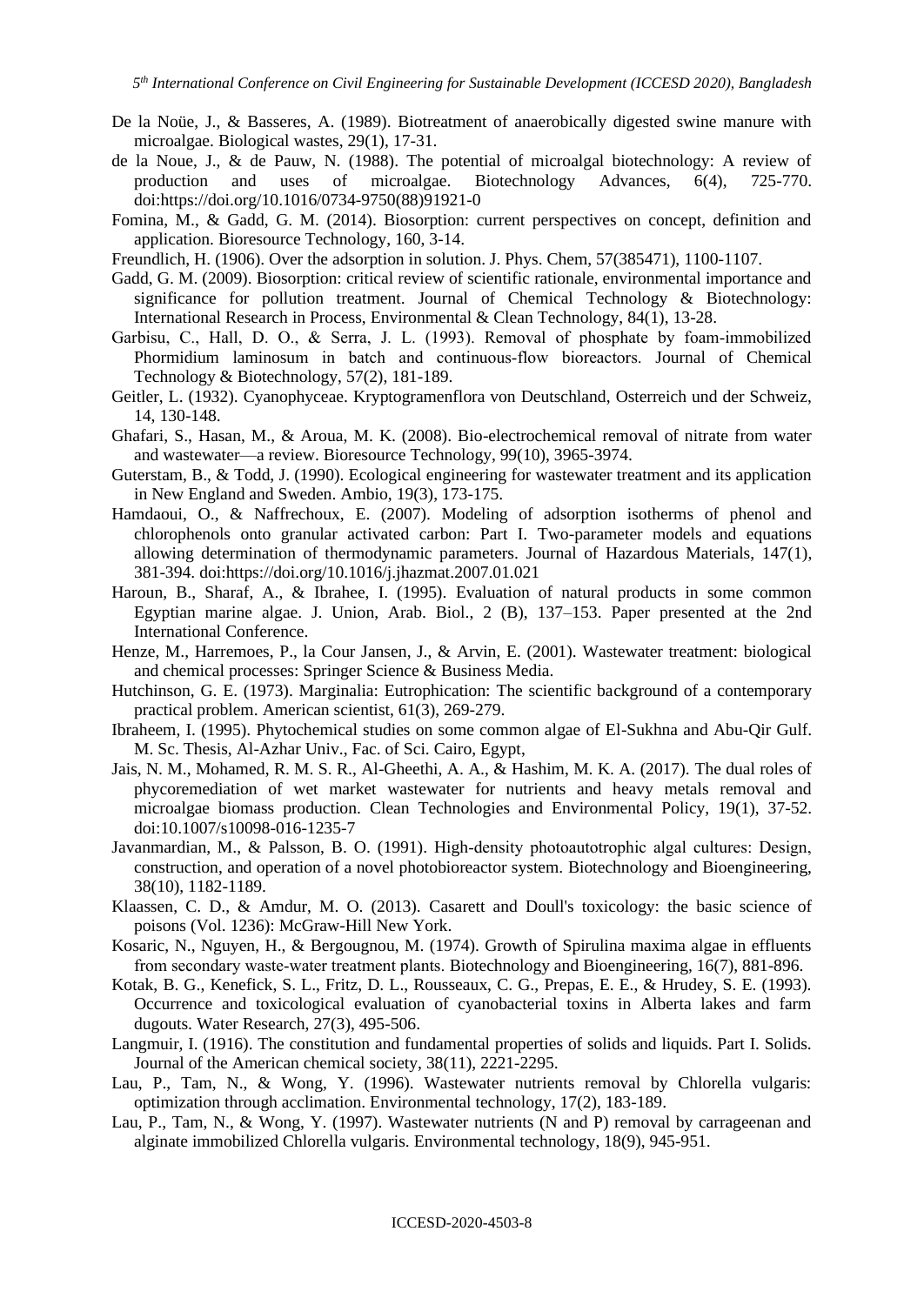- Liu, L., Luo, X.-B., Ding, L., & Luo, S.-L. (2019). 4 Application of Nanotechnology in the Removal of Heavy Metal From Water. In X. Luo & F. Deng (Eds.), Nanomaterials for the Removal of Pollutants and Resource Reutilization (pp. 83-147): Elsevier.
- Lodi, A., Binaghi, L., Solisio, C., Converti, A., & Del Borghi, M. (2003). Nitrate and phosphate removal by Spirulina platensis. Journal of Industrial Microbiology and Biotechnology, 30(11), 656-660. doi:10.1007/s10295-003-0094-5
- Mallick, N. (2002). Biotechnological potential of immobilized algae for wastewater N, P and metal removal: A review. Biometals, 15(4), 377-390. doi:10.1023/a:1020238520948
- Mara, D., & Pearson, H. (1986). Artificial freshwater environment: waste stabilization ponds. Biotechnology, 8, 177-206.
- Martinez, M., Jimenez, J., & El Yousfi, F. (1999). Influence of phosphorus concentration and temperature on growth and phosphorus uptake by the microalga Scenedesmus obliquus. Bioresource Technology, 67(3), 233-240.
- Martínez, M. E., Sánchez, S., Jiménez, J. M., El Yousfi, F., & Muñoz, L. (2000). Nitrogen and phosphorus removal from urban wastewater by the microalga Scenedesmus obliquus. Bioresource Technology, 73(3), 263-272. doi[:https://doi.org/10.1016/S0960-8524\(99\)00121-2](https://doi.org/10.1016/S0960-8524(99)00121-2)
- Mayo, A. W., & Hanai, E. E. (2014). Dynamics of nitrogen transformation and removal in a pilot high rate pond.
- Mennaa, F. Z., Arbib, Z., & Perales, J. A. (2015). Urban wastewater treatment by seven species of microalgae and an algal bloom: biomass production, N and P removal kinetics and harvestability. Water Research, 83, 42-51.
- Mouchet, P. (1986). Algae reactions to mineral and organic micropollutants, ecological consequences and possibilities of industrial-scale application: a review. Water Research, 20(4), 399-412.
- Olguín, E. J. (2012). Dual purpose microalgae–bacteria-based systems that treat wastewater and produce biodiesel and chemical products within a Biorefinery. Biotechnology Advances, 30(5), 1031-1046.
- Olguín, E. J. (2003). Phycoremediation: key issues for cost-effective nutrient removal processes. Biotechnology Advances, 22(1-2), 81-91.
- Oswald, W. J. (1988). Micro-algae and wastewater treatment. Microalgal biotechnology, 305-328.
- Pagnanelli, F., Esposito, A., & Vegliò, F. (2002). Multi-metallic modelling for biosorption of binary systems. Water Research, 36(16), 4095-4105.
- Phang, S.-M. (1990). Algal production from agro-industrial and agricultural wastes in Malaysia. Ambio, 415-418.
- Pittman, J. K., Dean, A. P., & Osundeko, O. (2011). The potential of sustainable algal biofuel production using wastewater resources. Bioresource Technology, 102(1), 17-25. doi[:https://doi.org/10.1016/j.biortech.2010.06.035](https://doi.org/10.1016/j.biortech.2010.06.035)
- Proulx, D., & De la Noue, J. (1988). Removal of macronutrients from wastewaters by immobilized microalgae. Moo-Young (ed.), Bioreactor Immobilized Enzimes and Cells. Fundamentals and Applications. Elsevier Applied Science Publ. Ltd., Essex.
- Romero, J., Coronil, T., Lara, C., & Guerrero, M. G. (1987). Modulation of nitrate uptake in Anacystis nidulans by the balance between ammonium assimilation and CO2 fixation. Archives of Biochemistry and Biophysics, 256(2), 578-584. doi[:https://doi.org/10.1016/0003-9861\(87\)90615-1](https://doi.org/10.1016/0003-9861(87)90615-1)
- Sawayama, S., Rao, K., & Hall, D. (1998). Nitrate and phosphate ion removal from water by Phormidium laminosum immobilized on hollow fibres in a photobioreactor. Applied Microbiology and Biotechnology, 49(4), 463-468.
- Shi, J., Podola, B., & Melkonian, M. (2007). Removal of nitrogen and phosphorus from wastewater using microalgae immobilized on twin layers: an experimental study. Journal of Applied Phycology, 19(5), 417-423. doi:10.1007/s10811-006-9148-1
- Smith, V. H. (1998). Cultural eutrophication of inland, estuarine, and coastal waters. In Successes, limitations, and frontiers in ecosystem science (pp. 7-49): Springer.
- Stanier, R. Y., Kunisawa, R., Mandel, M., & Cohen-Bazire, G. (1971). Purification and properties of unicellular blue-green algae (order Chroococcales). Bacteriological reviews, 35(2), 171-205. Retrieved from<https://www.ncbi.nlm.nih.gov/pubmed/4998365>